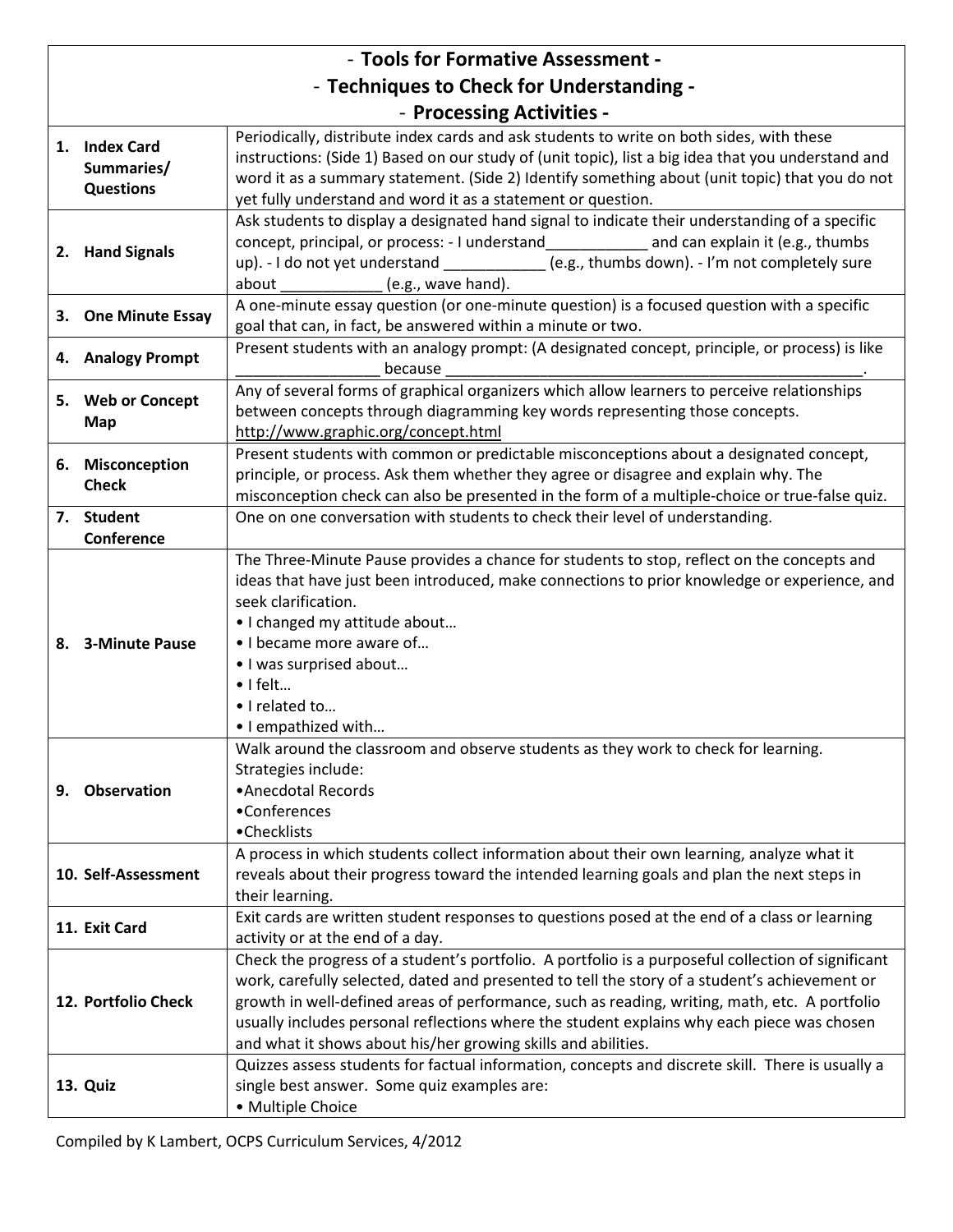|                       | • True/False                                                                                      |
|-----------------------|---------------------------------------------------------------------------------------------------|
|                       | • Short Answer                                                                                    |
|                       | • Paper and Pencil                                                                                |
|                       | • Matching                                                                                        |
|                       | • Extended Response                                                                               |
|                       | Students record in a journal their understanding of the topic, concept or lesson taught. The      |
| 14. Journal Entry     | teacher reviews the entry to see if the student has gained an understanding of the topic,         |
|                       | lesson or concept that was taught.                                                                |
| 15. Choral Response   | In response t o a cue, all students respond verbally at the same time. The response can be        |
|                       | either to answer a question or to repeat something the teacher has said.                          |
| 16. A-B-C Summaries   | Each student in the class is assigned a different letter of the alphabet and they must select a   |
|                       | word starting with that letter that is related to the topic being studied.                        |
| 17. Debriefing        | A form of reflection immediately following an activity.                                           |
|                       | The teacher creates a spinner marked into 4 quadrants and labeled "Predict, Explain,              |
|                       | Summarize, Evaluate." After new material is presented, the teacher spins the spinner and asks     |
| 18. Idea Spinner      | students to answer a question based on the location of the spinner. For example, if the           |
|                       | spinner lands in the "Summarize" quadrant, the teacher might say, "List the key concepts just     |
|                       | presented."                                                                                       |
|                       | Inside and outside circles of students face each other. Within each pair of facing students,      |
| 19. Inside-Outside    | students quiz each other with questions they have written. Outside circle moves to create new     |
| <b>Circle</b>         | pairs. Repeat.                                                                                    |
| 20. Reader's Theater  | From an assigned text have students create a script and perform it.                               |
| 21. One Sentence      | Students are asked to write a summary sentence that answers the "who, what where, when,           |
| <b>Summary</b>        | why, how" questions about the topic.                                                              |
|                       | Description: A _____________ is a kind of _______________ that                                    |
|                       | Compare/Contrast: ____________ and __________ are similar in that they both but                   |
| 22. Summary Frames    |                                                                                                   |
|                       | Problem/Solution: ______________wanted, but , so                                                  |
|                       | Cause/Effect:<br>happens because                                                                  |
| 23. One Word          | Select (or invent) one word which best summarizes a topic.                                        |
| <b>Summary</b>        |                                                                                                   |
| 24. Think-Pair-Share/ | Teacher gives direction to students. Students formulate individual response, and then turn to     |
| <b>Turn to Your</b>   | a partner to share their answers. Teacher calls on several random pairs to share their answers    |
| <b>Partner</b>        | with the class.                                                                                   |
| 25. Think-Write-Pair- | Students think individually, write their thinking, pair and discuss with partner, then share with |
| <b>Share</b>          | the class.                                                                                        |
|                       | Partner up - giver and receiver Kind of like "Password" or "Pyramid." Both know the               |
| 26. Talk a Mile a     | category, but the receiver has his back to the board/screen. A set of terms will appear based     |
| <b>Minute</b>         | on the category - giver gives clues, while receiver tries to guess the terms. First group done    |
|                       | stands up                                                                                         |
|                       | $\overline{z}$<br>- How is ____________ similar to/different from _______________                 |
|                       |                                                                                                   |
|                       | - In what other ways might we show show/illustrate __________                                     |
|                       | - What is the big idea, key concept, moral in __________________________________                  |
|                       |                                                                                                   |
| 27. Oral Questioning  |                                                                                                   |
|                       |                                                                                                   |
|                       |                                                                                                   |
|                       |                                                                                                   |
|                       | - What conclusions might be drawn from                                                            |
|                       | - What question are we trying to answer? What problem are we trying to solve?                     |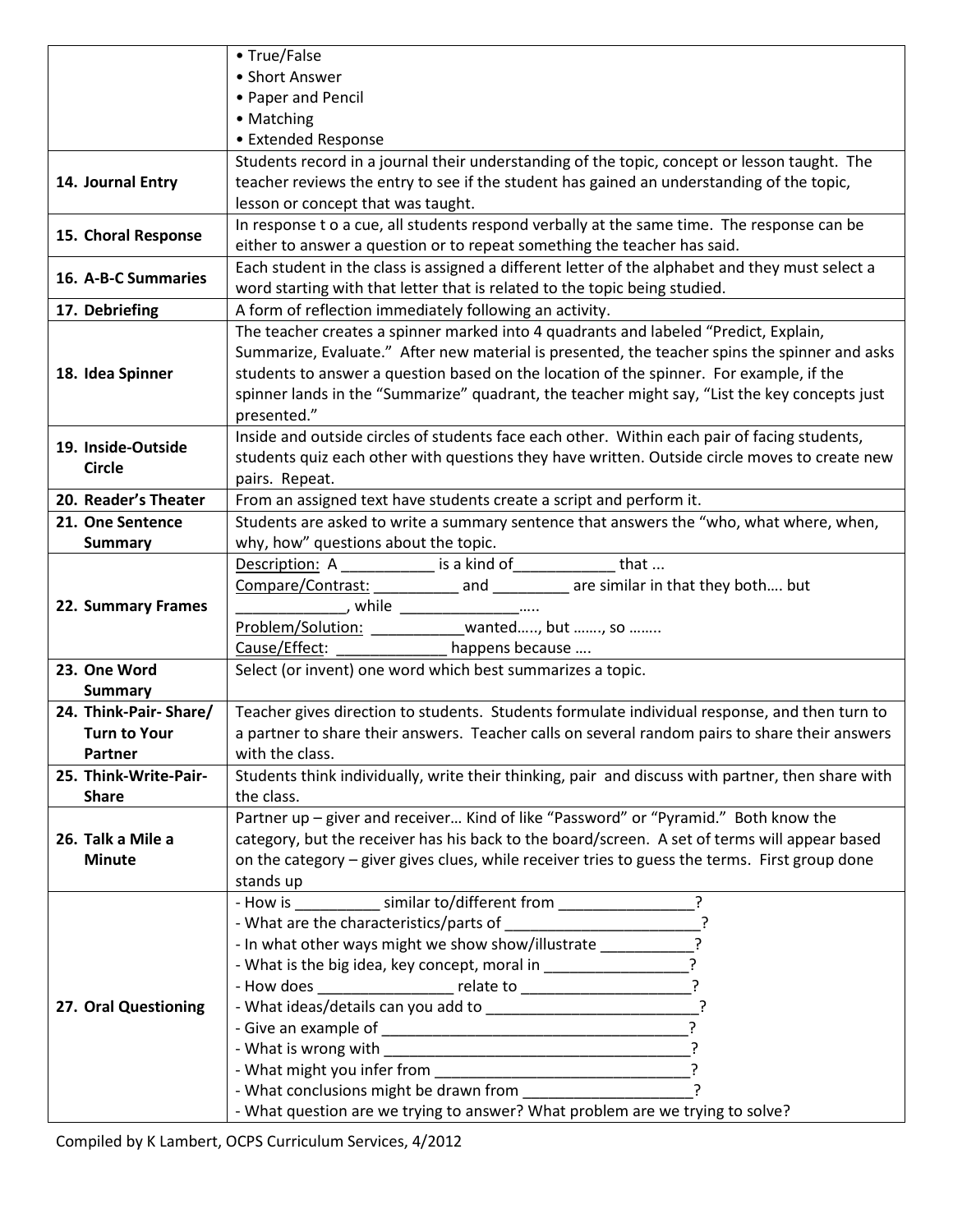|                        | - What might happen if <b>with the contract of the contract of the contract of the contract of the contract of the contract of the contract of the contract of the contract of the contract of the contract of the contract of t</b> |
|------------------------|--------------------------------------------------------------------------------------------------------------------------------------------------------------------------------------------------------------------------------------|
|                        | 2<br>- What criteria would you use to judge/evaluate                                                                                                                                                                                 |
|                        |                                                                                                                                                                                                                                      |
|                        | - How might we prove/confirm<br>?                                                                                                                                                                                                    |
|                        | - How might this be viewed from the perspective of _________                                                                                                                                                                         |
|                        |                                                                                                                                                                                                                                      |
|                        | C<br>- What approach/strategy could you use to                                                                                                                                                                                       |
|                        | A collection of activities from which students can choose to do to demonstrate their                                                                                                                                                 |
| 28. Tic-Tac-Toe/       | understanding. It is presented in the form of a nine square grid similar to a tic-tac-toe board                                                                                                                                      |
| <b>Think-Tac-Toe</b>   | and students may be expected to complete from one to "three in a row". The activities vary in                                                                                                                                        |
|                        | content, process, and product and can be tailored to address DOK levels.                                                                                                                                                             |
|                        | Students choose a corner based on their level of expertise of a given subject.                                                                                                                                                       |
|                        | Based on your knowledge of ____________________, which corner would you choose?                                                                                                                                                      |
|                        | Corner 1: The Dirt Road                                                                                                                                                                                                              |
|                        | -(There's so much dust, I can't see where I'm going! Help!!)                                                                                                                                                                         |
|                        | Corner 2: The Paved Road (It's fairly smooth, but there are many potholes along the                                                                                                                                                  |
| 29. Four Corners       | way.)                                                                                                                                                                                                                                |
|                        | Corner 3: The Highway (I feel fairly confident but have an occasional need to slowdown.)                                                                                                                                             |
|                        | Corner 4: The Interstate (I'm traveling along and could easily give directions to someone else.)                                                                                                                                     |
|                        | Once students are in their chosen corners, allow students to discuss their progress with others.                                                                                                                                     |
|                        | Questions may be prompted by teacher.                                                                                                                                                                                                |
|                        | Corner One will pair with Corner Three; Corner Two will pair with Corner Four for peer                                                                                                                                               |
|                        | tutoring.                                                                                                                                                                                                                            |
|                        | This is a variation on the one-minute paper, though you may wish to give students a slightly                                                                                                                                         |
| 30. Muddiest (or       | longer time period to answer the question. Here you ask (at the end of a class period, or at a                                                                                                                                       |
| <b>Clearest) Point</b> | natural break in the presentation), "What was the "muddiest point" in today's lecture?" or,                                                                                                                                          |
|                        | perhaps, you might be more specific, asking, for example: "What (if anything) do you find                                                                                                                                            |
|                        | unclear about the concept of 'personal identity' ('inertia', 'natural selection', etc.)?".<br>3 things you found out                                                                                                                 |
|                        | 2 interesting things                                                                                                                                                                                                                 |
|                        | 1 question you still have                                                                                                                                                                                                            |
|                        |                                                                                                                                                                                                                                      |
|                        | 3 differences between                                                                                                                                                                                                                |
|                        | 2 effects of __ on                                                                                                                                                                                                                   |
|                        | 1 question you still have about the topic                                                                                                                                                                                            |
|                        | 3 important facts                                                                                                                                                                                                                    |
| $31.3 - 2 - 1$         | 2 interesting ideas                                                                                                                                                                                                                  |
|                        | 1 insight about yourself as a learner                                                                                                                                                                                                |
|                        | 3 key words<br>2 new ideas                                                                                                                                                                                                           |
|                        |                                                                                                                                                                                                                                      |
|                        | 1 thought to think about                                                                                                                                                                                                             |
|                        | Write 3 questions about the text (unfamiliar words, confusing passages or ideas)<br>Write 2 predictions based on the text (what will happen next based on the reading)                                                               |
|                        | Make one connection based on the text (connect to something you know or have                                                                                                                                                         |
|                        | experienced)                                                                                                                                                                                                                         |
|                        | Display 6 questions from the lesson Have students in groups of 4.                                                                                                                                                                    |
|                        | Each group has 1 die. Each student rolls the die and answers the question with the                                                                                                                                                   |
| 32. Cubing             | corresponding number. If a number is rolled more than once the student may elaborate on                                                                                                                                              |
|                        | the previous response or roll again. Responses may also be written.                                                                                                                                                                  |
|                        |                                                                                                                                                                                                                                      |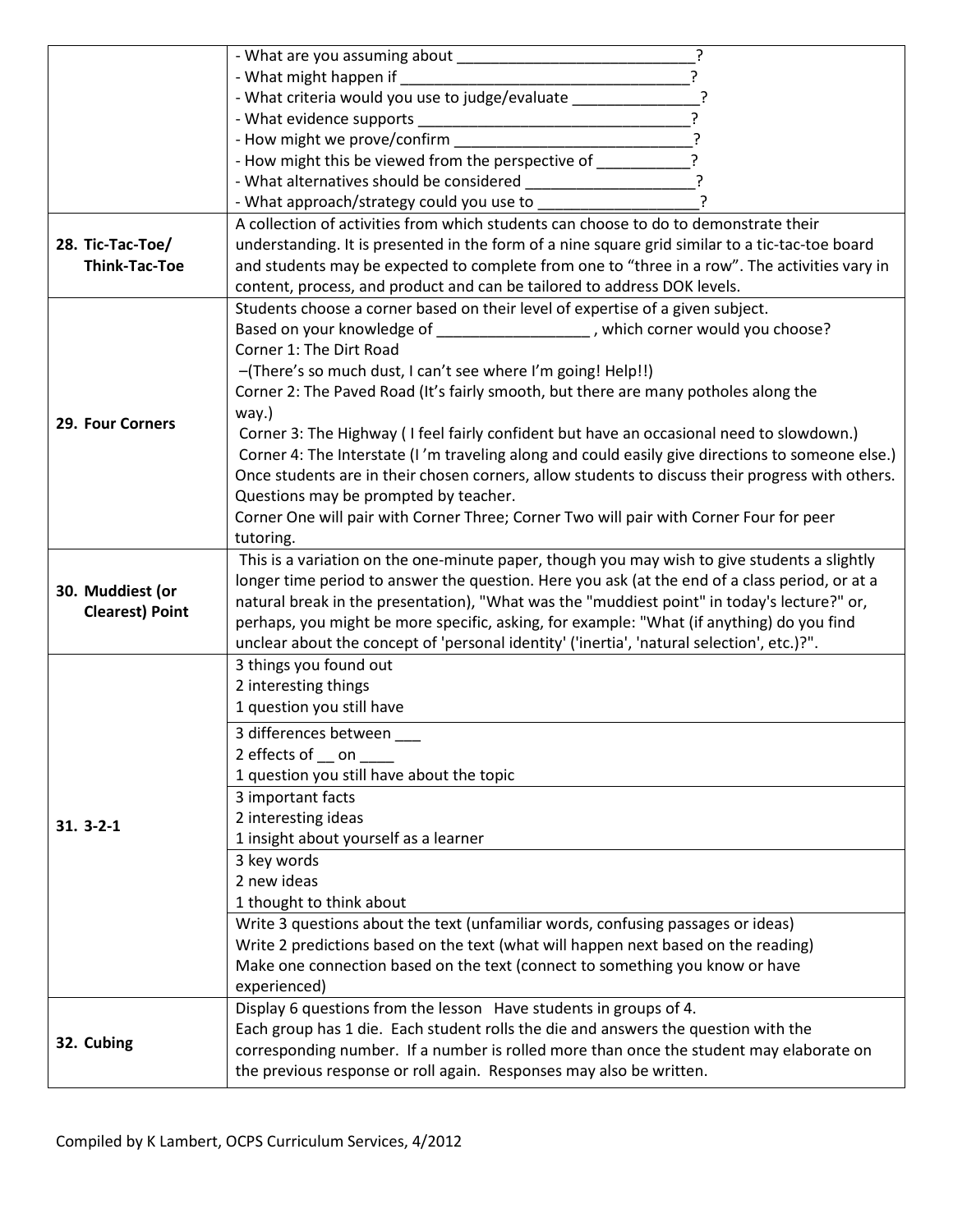| 33. Quick Write              | posed by the teacher before, during, or after reading.                                                                                                                                                                               | The strategy asks learners to respond in 2-10 minutes to an open-ended question or prompt                                                                                                                                                                                                                 |
|------------------------------|--------------------------------------------------------------------------------------------------------------------------------------------------------------------------------------------------------------------------------------|-----------------------------------------------------------------------------------------------------------------------------------------------------------------------------------------------------------------------------------------------------------------------------------------------------------|
| 34. Directed<br>Paraphrasing | or the one just past.                                                                                                                                                                                                                | Students summarize in well-chosen (own) words a key idea presented during the class period                                                                                                                                                                                                                |
| 35. RSQC2                    | one major question they want answered, then identify a thread or theme to connect this<br>material to the course's major goal.                                                                                                       | In two minutes, students recall and list in rank order the most important ideas from a previous<br>day's class; in two more minutes, they summarize those points in a single sentence, then write                                                                                                         |
|                              |                                                                                                                                                                                                                                      | Problem/Solution Paragraph                                                                                                                                                                                                                                                                                |
|                              |                                                                                                                                                                                                                                      | present(s) a dilemma that is _____________. The problem is ____________<br>and the contract of the contract of the contract of the contract of the contract of the contract of the contract of the contract of the contract of the contract of the contract of the contract of the contract of the contra |
|                              |                                                                                                                                                                                                                                      | . A resolution <i>is/was</i> possible. To solve <i>it/this</i> , it                                                                                                                                                                                                                                       |
|                              | will be/has been necessary to _________________                                                                                                                                                                                      | The solution(s) include(s)                                                                                                                                                                                                                                                                                |
|                              |                                                                                                                                                                                                                                      | Compare and Contrast Paragraph                                                                                                                                                                                                                                                                            |
|                              |                                                                                                                                                                                                                                      |                                                                                                                                                                                                                                                                                                           |
|                              |                                                                                                                                                                                                                                      |                                                                                                                                                                                                                                                                                                           |
|                              |                                                                                                                                                                                                                                      |                                                                                                                                                                                                                                                                                                           |
|                              |                                                                                                                                                                                                                                      | <b>Example 20</b> Contract Contract Contract Contract Contract Contract Contract Contract Contract Contract Contract Contract Contract Contract Contract Contract Contract Contract Contract Contract Contract Contract Contract Co                                                                       |
|                              |                                                                                                                                                                                                                                      | <b>Description Paragraph</b>                                                                                                                                                                                                                                                                              |
| 36. Writing Frames           | Have you ever ___________________? __________has/have very interesting characteristics.                                                                                                                                              |                                                                                                                                                                                                                                                                                                           |
|                              | has/have                                                                                                                                                                                                                             | which enhances which enhances                                                                                                                                                                                                                                                                             |
|                              |                                                                                                                                                                                                                                      |                                                                                                                                                                                                                                                                                                           |
|                              |                                                                                                                                                                                                                                      | Cause and Effect Paragraph                                                                                                                                                                                                                                                                                |
|                              |                                                                                                                                                                                                                                      | <b>Example 2018</b> is influenced by <u><b>witch and the contract of the contract of the contract of the contract of the contract of the contract of the contract of the contract of the contract of the contract of the contract of th</b></u>                                                           |
|                              | happened, then _____________________.                                                                                                                                                                                                |                                                                                                                                                                                                                                                                                                           |
|                              |                                                                                                                                                                                                                                      | and the contract of the contract of the contract of the contract of the contract of the contract of the contract of the contract of the contract of the contract of the contract of the contract of the contract of the contra                                                                            |
|                              |                                                                                                                                                                                                                                      |                                                                                                                                                                                                                                                                                                           |
|                              |                                                                                                                                                                                                                                      | Sequence Paragraph                                                                                                                                                                                                                                                                                        |
|                              |                                                                                                                                                                                                                                      |                                                                                                                                                                                                                                                                                                           |
|                              |                                                                                                                                                                                                                                      |                                                                                                                                                                                                                                                                                                           |
|                              | <u>Next, extra and the contract of the contract of the contract of the contract of the contract of the contract of the contract of the contract of the contract of the contract of the contract of the contract of the contract </u> | <u>Finally, Eq. (2008)</u>                                                                                                                                                                                                                                                                                |
|                              |                                                                                                                                                                                                                                      |                                                                                                                                                                                                                                                                                                           |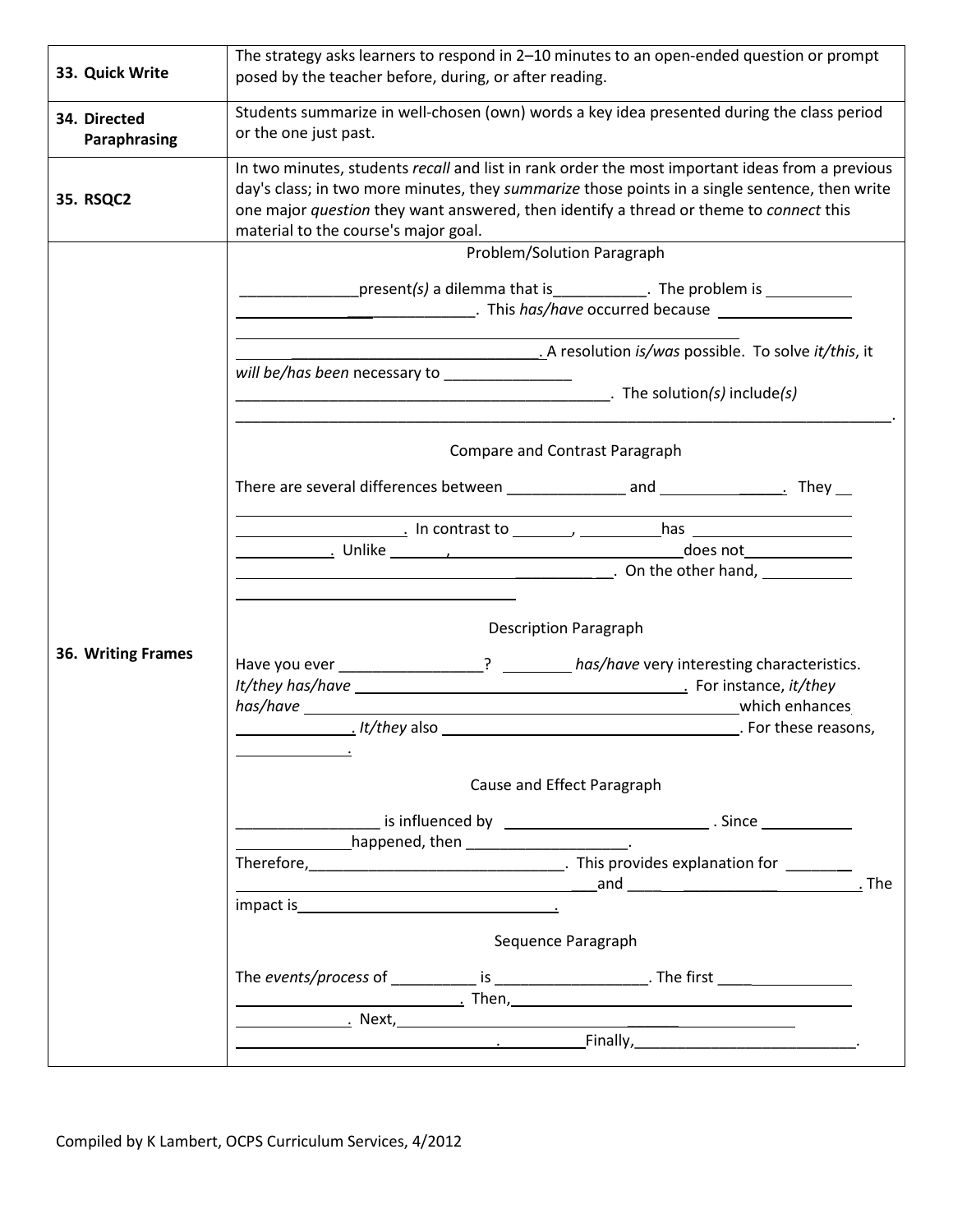| 37. Decisions,                                     | Given a prompt, class goes to the side that corresponds to their opinion on the topic, side                                                                                                                                                                                                                                                                                                                                                                                                                                                                                                                                                                                                                                                                                |  |
|----------------------------------------------------|----------------------------------------------------------------------------------------------------------------------------------------------------------------------------------------------------------------------------------------------------------------------------------------------------------------------------------------------------------------------------------------------------------------------------------------------------------------------------------------------------------------------------------------------------------------------------------------------------------------------------------------------------------------------------------------------------------------------------------------------------------------------------|--|
| <b>Decisions</b>                                   | share out reasoning, and students are allowed to change sides after discussion                                                                                                                                                                                                                                                                                                                                                                                                                                                                                                                                                                                                                                                                                             |  |
| (Philosophical                                     |                                                                                                                                                                                                                                                                                                                                                                                                                                                                                                                                                                                                                                                                                                                                                                            |  |
| Chairs)                                            |                                                                                                                                                                                                                                                                                                                                                                                                                                                                                                                                                                                                                                                                                                                                                                            |  |
| 38. Somebody                                       | Students respond to narrative text with structured story grammar either orally, pictorially, or                                                                                                                                                                                                                                                                                                                                                                                                                                                                                                                                                                                                                                                                            |  |
| <b>Wanted But So</b>                               | in writing. (Character(s)/Event/Problem/Solution)                                                                                                                                                                                                                                                                                                                                                                                                                                                                                                                                                                                                                                                                                                                          |  |
| 39. Likert Scale                                   | Provide 3-5 statements that aren't clearly true or false, but are somewhat debatable. The<br>purpose is to help students reflect on a text and engage in discussion with their<br>peers afterwards. These scales focus on generalizations about characters, themes, conflicts, or<br>symbolism. There are no clear cut answers in the book. They help students to analyze,<br>synthesize and evaluate information)<br>One question on a Likert Scale might look like this:<br>1. The character (name) should not have done (action).<br>strongly agree<br>disagree<br>strongly agree<br>agree                                                                                                                                                                              |  |
|                                                    |                                                                                                                                                                                                                                                                                                                                                                                                                                                                                                                                                                                                                                                                                                                                                                            |  |
| 40. I Have the<br>Question, Who<br>Has the Answer? | The teacher makes two sets of cards. One set contains questions related to the unit of study.<br>The second set contains the answers to the questions. Distribute the answer cards to the<br>students and either you or a student will read the question cards to the class. All students<br>check their answer cards to see if they have the correct answer. A variation is to make cards<br>into a chain activity: The student chosen to begin the chain will read the given card aloud and<br>then wait for the next participant to read the only card that would correctly follow the<br>progression. Play continues until all of the cards are read and the initial student is ready to<br>read his card for the second time.                                         |  |
| 41. Whip Around                                    | The teacher poses a question or a task. Students then individually respond on a scrap piece of<br>paper listing at least 3 thoughts/responses/statements. When they have done so, students<br>stand up. The teacher then randomly calls on a student to share one of his or her ideas from<br>the paper. Students check off any items that are said by another student and sit down when<br>all of their ideas have been shared with the group, whether or not they were the one to share<br>them. The teacher continues to call on students until they are all seated. As the teacher<br>listens to the ideas or information shared by the students, he or she can determine if there is a<br>general level of understanding or if there are gaps in students' thinking." |  |
| 42. Word Sort                                      | Given a set of vocabulary terms, students sort in to given categories or create<br>their own categories for sorting                                                                                                                                                                                                                                                                                                                                                                                                                                                                                                                                                                                                                                                        |  |
| 43. Triangular Prism<br>(Red,<br>Yellow, Green)    | Students give feedback to teacher by displaying the color that corresponds to their level of<br>understanding                                                                                                                                                                                                                                                                                                                                                                                                                                                                                                                                                                                                                                                              |  |
| 44. Take and Pass                                  | Cooperative group activity used to share or collect information from each member of the<br>group; students write a response, then pass to the right, add their response to next paper,<br>continue until they get their paper back, then group debriefs.                                                                                                                                                                                                                                                                                                                                                                                                                                                                                                                   |  |
| 45. Student Data<br><b>Notebooks</b>               | A tool for students to track their learning: Where am I going? Where am I now? How will I get<br>there?                                                                                                                                                                                                                                                                                                                                                                                                                                                                                                                                                                                                                                                                    |  |
| 46. Slap It                                        | Students are divided into two teams to identify correct answers to questions given by the<br>teacher. Students use a fly swatter to slap the correct response posted on the wall.                                                                                                                                                                                                                                                                                                                                                                                                                                                                                                                                                                                          |  |
| 47. Say Something                                  | Students take turns leading discussions in a cooperative group on sections of a reading or<br>video                                                                                                                                                                                                                                                                                                                                                                                                                                                                                                                                                                                                                                                                        |  |
| 48. Flag It                                        | Students use this strategy to help them remember information that is important to them. They<br>will "flag" their ideas on a sticky note or flag die cut                                                                                                                                                                                                                                                                                                                                                                                                                                                                                                                                                                                                                   |  |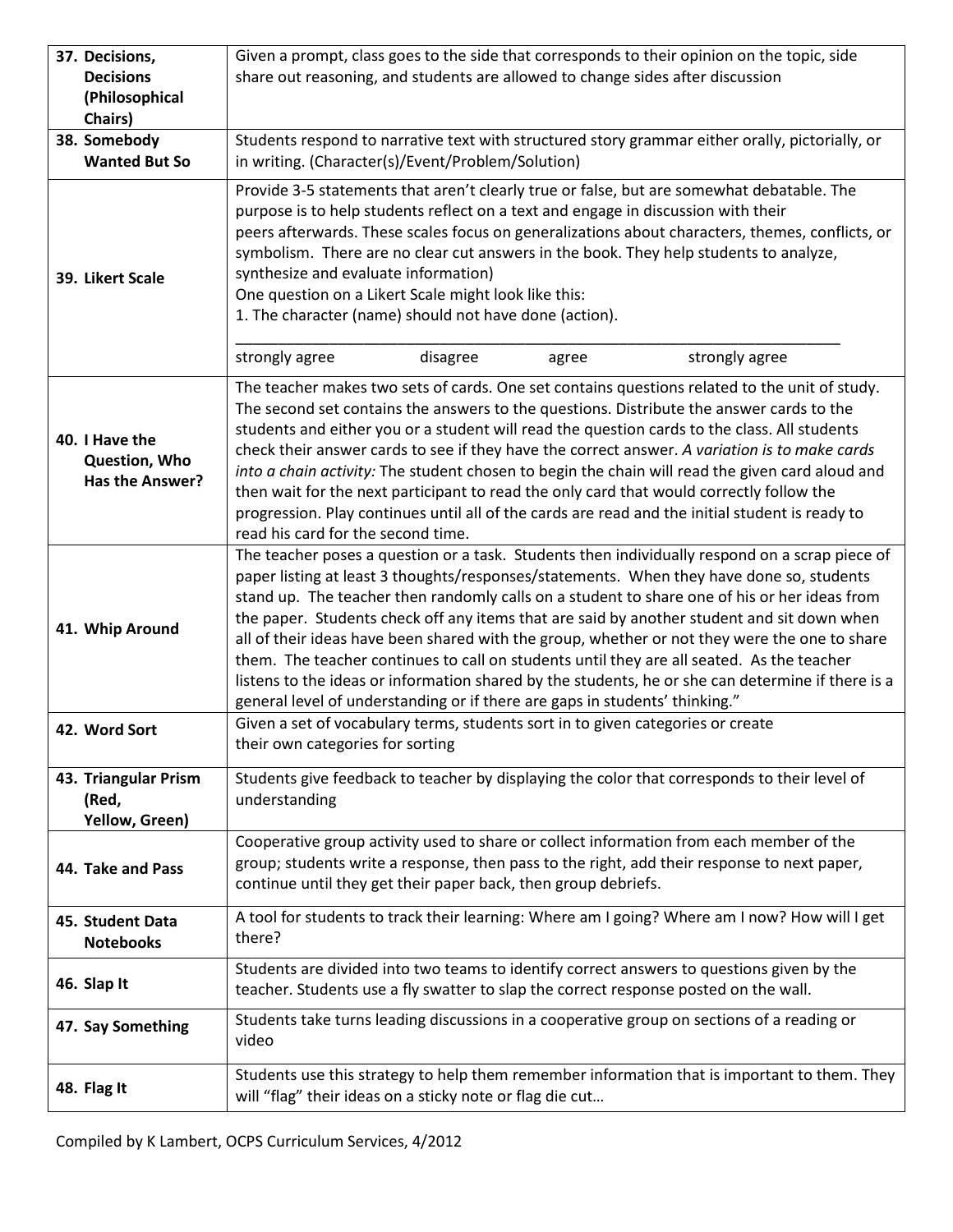| 49. Fill In Your<br><b>Thoughts</b>        | Written check for understanding strategy where students fill the blank. (Another term for rate<br>of change is $\frac{1}{\sqrt{2}}$ or $\frac{1}{\sqrt{2}}$ .                                                                                                                                                                                                                                                                                                                                                                                                                                                                                                                                                                                                                                                                                                                                                                                                                                                                             |
|--------------------------------------------|-------------------------------------------------------------------------------------------------------------------------------------------------------------------------------------------------------------------------------------------------------------------------------------------------------------------------------------------------------------------------------------------------------------------------------------------------------------------------------------------------------------------------------------------------------------------------------------------------------------------------------------------------------------------------------------------------------------------------------------------------------------------------------------------------------------------------------------------------------------------------------------------------------------------------------------------------------------------------------------------------------------------------------------------|
| 50. Circle, Triangle,<br><b>Square</b>     | Something that is still going around in your head (Triangle) Something pointed that stood out<br>in your mind (Square) Something that "Squared" or agreed with your thinking.                                                                                                                                                                                                                                                                                                                                                                                                                                                                                                                                                                                                                                                                                                                                                                                                                                                             |
| 51. ABCD Whisper                           | Students should get in groups of four where one student is A, the next is B, etc. Each student<br>will be asked to reflect on a concept and draw a visual of his/her interpretation. Then they will<br>share their answer with each other in a zigzag pattern within their group.                                                                                                                                                                                                                                                                                                                                                                                                                                                                                                                                                                                                                                                                                                                                                         |
| 52. Onion Ring                             | Students form an inner and outer circle facing a partner. The teacher asks a<br>question and the students are given time to respond to their partner. Next, the<br>inner circle rotates one person to the left. The teacher asks another question and<br>the cycle repeats itself.                                                                                                                                                                                                                                                                                                                                                                                                                                                                                                                                                                                                                                                                                                                                                        |
| 53. ReQuest/<br>Reciprocal<br>Questioning  | ReQuest, or reciprocal questioning, gives the teacher and students opportunities to ask each<br>other their own questions following the reading of a selection. The ReQuest strategy can be<br>used with most novels or expository material. It is important that the strategy be modeled<br>by the teacher using each genre. A portion of the text is read silently by both the teacher and<br>the students. The students may leave their books open, but the teacher's text is closed.<br>Students then are encouraged to ask the teacher and other students questions about what has<br>been read. The teacher makes every attempt to help students get answers to their questions.<br>The roles then become reversed. The students close their books, and the teacher asks the<br>students information about the material. This procedure continues until the students have<br>enough information to predict logically what is contained in the remainder of the selection.<br>The students then are assigned to complete the reading |
| 54. K-W-L &<br>KWL+                        | Students respond as whole group, small group, or individually to a topic as to "What they<br>already Know, what they want to learn, what they have learned". PLUS (+) asks students to<br>organize their new learnings using a concept map or graphic organizer that reflects the key<br>information. Then, each student writes a summary paragraph about what they have learned.                                                                                                                                                                                                                                                                                                                                                                                                                                                                                                                                                                                                                                                         |
| 55. Choral Reading                         | Students mark the text to identify a particular concept and chime in, reading the marked text<br>aloud in unison                                                                                                                                                                                                                                                                                                                                                                                                                                                                                                                                                                                                                                                                                                                                                                                                                                                                                                                          |
| <b>56. Socratic Seminar</b>                | Students ask questions of one another about an essential question, topic, or selected text. The<br>questions initiate a conversation that continues with a series of responses and additional<br>questions.                                                                                                                                                                                                                                                                                                                                                                                                                                                                                                                                                                                                                                                                                                                                                                                                                               |
| 57. Newspaper<br><b>Headline</b>           | Create a newspaper headline that may have been written for the topic we are studying.<br>Capture the main idea of the event.                                                                                                                                                                                                                                                                                                                                                                                                                                                                                                                                                                                                                                                                                                                                                                                                                                                                                                              |
| 58. Numbered Heads<br><b>Together</b>      | Students sit in groups and each group member is given a number. The teacher poses a<br>problem and all four students discuss. The teacher calls a number and that student is<br>responsible for sharing for the group.                                                                                                                                                                                                                                                                                                                                                                                                                                                                                                                                                                                                                                                                                                                                                                                                                    |
| 59. Gallery Walk                           | After teams have generated ideas on a topic using a piece of chart paper, they appoint a<br>"docent" to stay with their work. Teams rotate around examining other team's ideas and ask<br>questions of the docent. Teams then meet together to discuss and add to their information so<br>the docent also can learn from other teams. 6.Graffiti - Groups receive a large piece of paper<br>and felt pens of different colors. Students generate ideas in the form of graffiti. Groups can<br>move to other papers and discuss/add to the ideas.                                                                                                                                                                                                                                                                                                                                                                                                                                                                                          |
| 60. One Question and<br><b>One Comment</b> | Students are assigned a chapter or passage to read and create one question and one comment<br>generated from the reading. In class, students will meet in either small or whole class groups<br>for discussion. Each student shares at least one comment or question. As the discussion moves<br>student by student around the room, the next person can answer a previous question posed<br>by another student, respond to a comment, or share their own comments and questions. As<br>the activity builds around the room, the conversation becomes in-depth with opportunity for<br>all students to learn new perspectives on the text.                                                                                                                                                                                                                                                                                                                                                                                                |